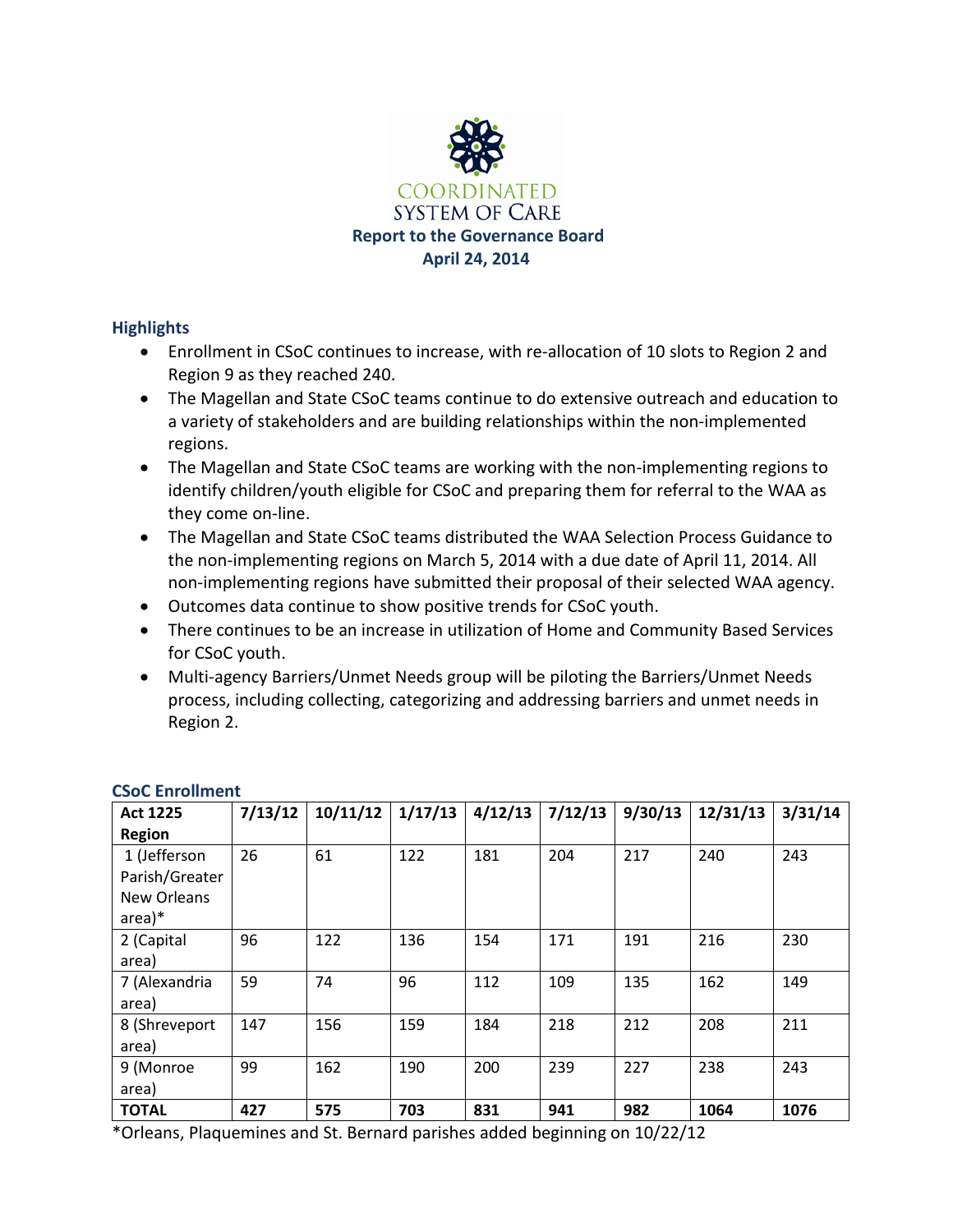During the fourth quarter  $(1/14 - 3/14)$  there were 387 referrals. The range of referrals by region was 47 to 121. Referrals to CSoC come from a variety of sources. The number of referrals from state agencies since implementation of CSoC continues to rise (DCFS – 439, OJJ – 323, and schools – 368). However, the majority of referrals have come from other sources including caregivers, hospitals, Licensed Mental Health Professionals and other Juvenile Entities. Additional detail is provided in Appendix A.

The majority of children/youth enrolled in CSoC are male (64.5%). African-American is the predominant race of these young people representing 63.1% (679). The age group with the highest enrollment is 13-16 years old (483 or 45%). Additional demographic detail is provided in Appendix B.

### **Wraparound Agency (WAA) update**

Due to increasing enrollment this past quarter, Magellan allocated ten additional slots to Regions 2 and 9. These slots were allocated from another region's unused capacity. All Regions continue to do outreach to increase enrollment through a variety of strategies which include meetings with providers, schools, and agencies to identify children/youth that may be eligible for CSoC. WAA leadership in each Region meet regularly with regional leadership from the FSO to improve collaborative efforts in their work with youth and families.

During this past quarter the National Child and Family Services Wraparound Agency in Region 2 held a community event, "A Stand Against Violence', in collaboration with other community partners including: Ekhaya, Magellan, BRAVE, The Advocacy Center, BREC, Capitol Area Human Services District, Spectrum, Alternative Therapeutic Solutions, the District Attorney's office and others. The goal of the event was to bring awareness to the community about violence and bullying, while providing a fun event for families.

The CSoC liaisons have continued to make monthly visits to the WAA in their assigned region where they have had an opportunity to observe Child and Family Team meetings, meet with the WAA Facilitators and Executive and Clinical Directors in order to provide technical assistance and trouble shoot as needed. Information from these visits continues to be used to ensure targeted and specific training and technical assistance by region from the state and Magellan teams as well as the University of Maryland trainers.

Magellan continues to work with the WAAs to ensure all documentation is submitted within the required timelines to support the eligibility of each child/youth enrolled in CSoC.

#### **Family Support Organization update**

At the last Governance Board meeting, Sheila Jordan, CSoC Family Lead, presented a full report to the Board on the findings from the time-limited FSO workgroup that was formed at the Board's request. The report indicated the strengths and needs of the current FSO model. The workgroup requested more time as it continues to research models that other states have used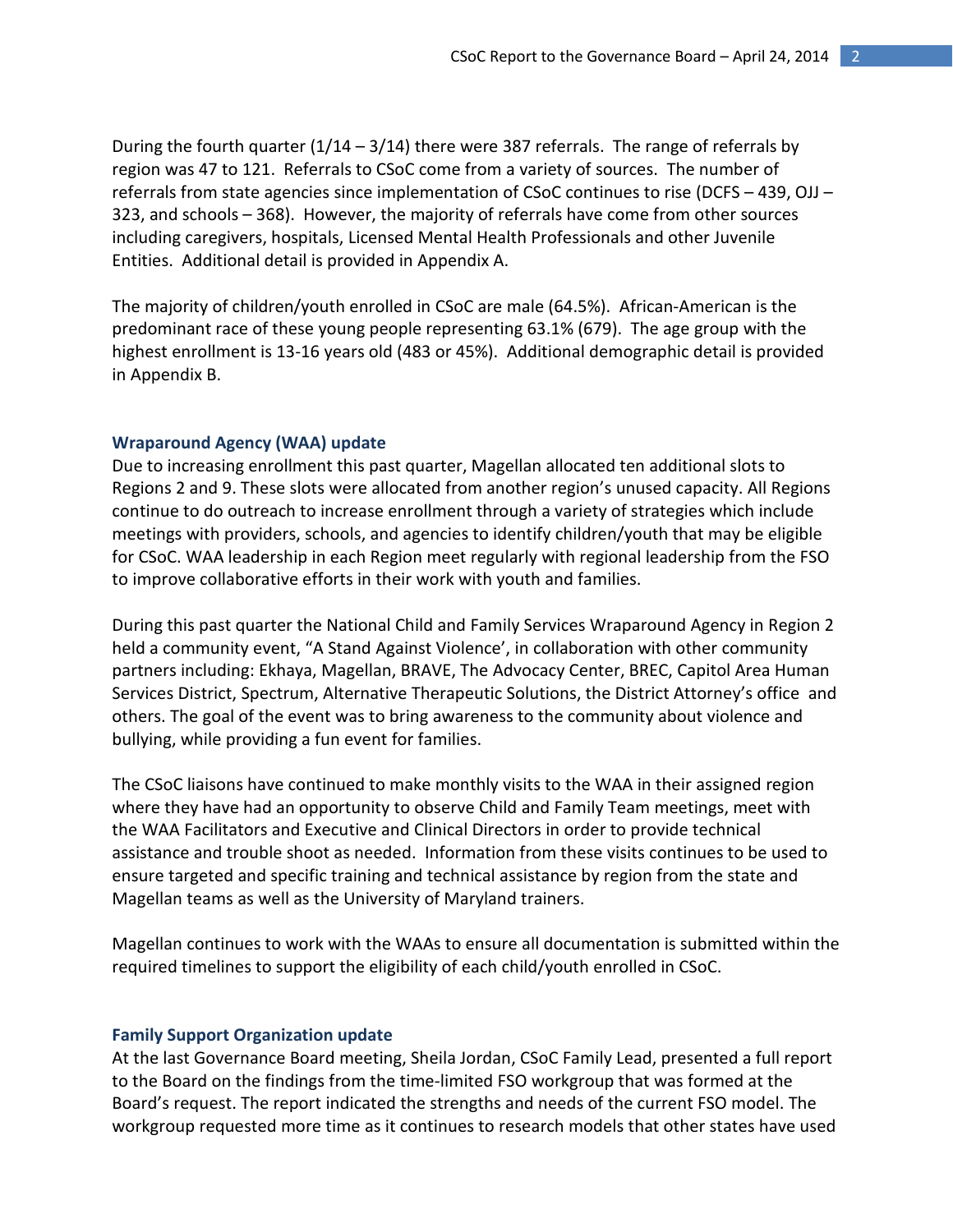to meet this important need of supporting families and youth. The Board requested additional update at the July Governance Board meeting.

Based upon a review of data for January to March:

- "Enrollment" in FSO services this Quarter: 660.
- Staff members this Quarter: 109.
- Billed units have increased.

Despite the increase in staff, the FSO currently has approximately 126 youth awaiting assignment for service provision. The FSO has taken measures to address the waitlist; however, this continues to be an area for immediate and urgent resolution. In addition, the FSO needs to have sufficient staff to meet the identified hours of service needed by each youth/family.

The following graph demonstrates FSO service provision since the implementation of CSoC. There was a significant decrease in services provided in the last quarter of 2012. The statewide FSO began providing services during April 2013.



Parent / Youth Support and Training Utilization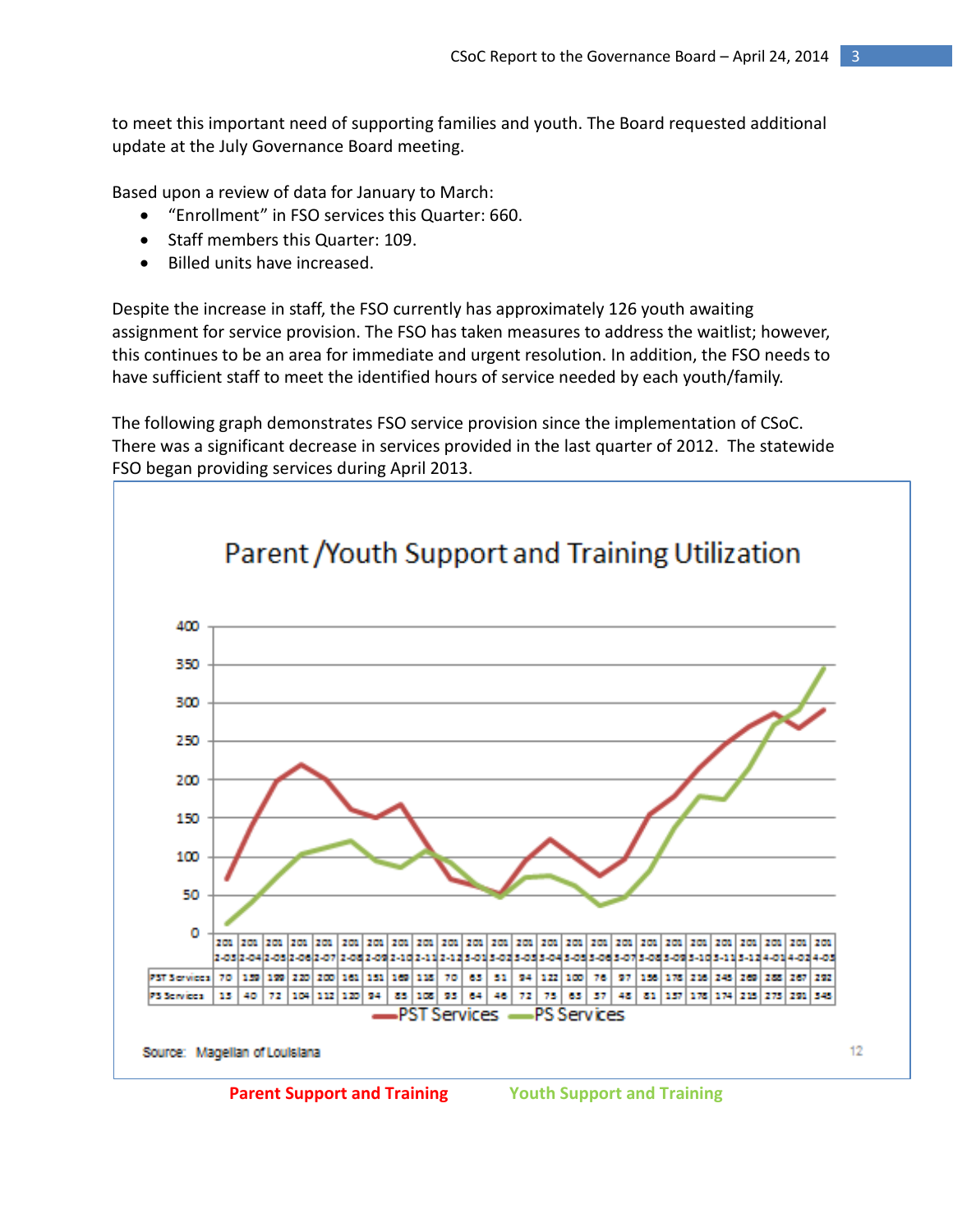### **Technical Assistance and Training**

The OBH State CSoC team continues to work with the University of Maryland Institute for Innovation and Implementation to ensure that staff in the Wraparound Agencies and the Statewide Family Support Organization receive the necessary training and support to effectively implement wraparound. This past quarter (January 2014 – March 2014), Regions 1 and 2 have had on-site coaching, and all Regions have had virtual coaching conducted by the University of Maryland National Trainer. During this quarter, all of the Wraparound Agencies Coaches and Clinical Supervisors, as well as the State and Magellan CSoC teams participated in a one-day Quarterly Coaches meeting with the University of Maryland's National Trainer. This meeting offered opportunities to celebrate successes and discuss common issues and concerns related to implementation of wraparound process and coaching. In addition, the National Trainer provided strategies for using all available data to determine specific training and technical assistance needs for the wraparound facilitators under the local coach's supervision.

The State and Magellan CSoC teams continue to host Technical Assistance calls for all initial regions.

### **CSoC Finance and Audit Committee**

The Finance and Audit Committee met on March 21, 2014 with Interim Undersecretary Jeff Reynolds. During this committee meeting, OBH staff presented information from a reporting package on LBHP/CSoC Expenditure during the initial two years of the contract.

### **CSoC Quality Assurance (QA) Committee**

The committee met on March 20, 2014 to review and discuss the 17 quality indicators and four priority areas. The School Workgroup met this past month and agreed to work on the development of a revised parent release of information form, to enable easier reporting of data to Magellan. The committee will be meeting on a monthly basis to fully address their responsibilities to the Governance Board.

#### **Statewide Coordinating Council**

The Statewide Coordinating Council continues to meet quarterly. At the most recent meeting, the SCC welcomed four new family member representatives. Additionally, the members have taken on the initial work of connecting with Community Teams and engaging family and youth organizations in their respective regions. Members are preparing to introduce themselves to the Community Team, to get an understanding of meeting schedule and structure. Members will continue to outreach to parents and youth who might be interested in, and helpful on, the SCC and other CSoC engagement opportunities.

#### **CSoC Statewide Implementation**

Presentation on the Statewide Implementation work plan will be offered today to the Governance Board by the CSoC Director, Connie Goodson, LMSW.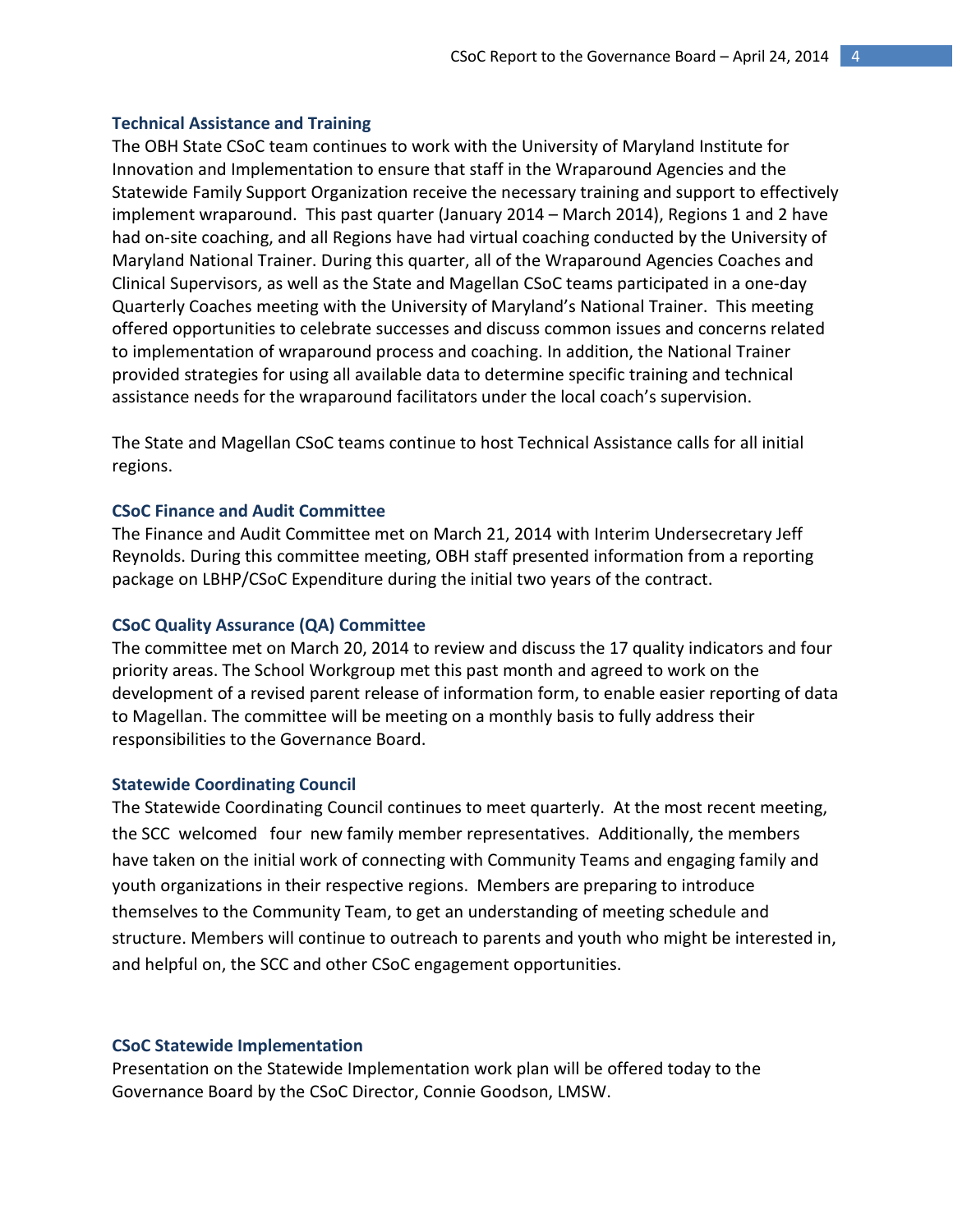## **Provider Network**

Magellan will provide a presentation on Network Development to the Governance Board during today's meeting.

There has been an increase in Independent Living/Skills Building since last report. However, there has been a decrease in both Crisis Stabilization and Short Term Respite. Magellan has been working to identify creative solutions to expand these services.

| <b>Providers by Region</b><br>5 CSoC Specialized Services |                                                  |                |                 |              |              |              |
|-----------------------------------------------------------|--------------------------------------------------|----------------|-----------------|--------------|--------------|--------------|
| <b>CSoC Service</b>                                       | Region1   Region2   Region7   Region 8   Region9 |                |                 |              |              | <b>Total</b> |
| <b>CrisisStabilization</b>                                | o                                                | $\mathbf{1}$   | $\Omega$        | $\Omega$     | $\Omega$     | 1            |
| Independent Living/<br><b>Skills Building</b>             | 25                                               | 5              | 9               | 17           | 13           | 69           |
| Parent Support and Training                               | $\mathbf{1}$                                     | $\mathbf{1}$   | $\mathbf{1}$    | $\mathbf{1}$ | 1            | 5            |
| Short Term Respite Care                                   | $\overline{2}$                                   | $\overline{2}$ | $\mathbf{1}$    | $\Omega$     | 4            | 9            |
| Youth Support and Training                                | $\mathbf{1}$                                     | $\mathbf{1}$   | $\mathbf{1}$    | $\mathbf{1}$ | $\mathbf{1}$ | 5            |
| TOTAL                                                     | 29.                                              | 10             | 12 <sup>°</sup> | 19           | 19           | 89           |
| Source: Magellan of Louislana                             |                                                  |                |                 |              |              | 8            |

## Crisis Stabilization (CS) and Short Term Respite (STR):

- Magellan recognizes the gap in Crisis Stabilization Services and Short Term Respite Care and is actively developing strategic recruitment plans.
- Magellan has created informational materials with an overview of each CSoC specialized service that provides resources/next steps for interested providers.
- Magellan continues to work with current providers who are interested in expanding services to include CS and STR.

## Therapeutic Group Home (TGH) and Therapeutic Foster Care (TFC)

• Network added 2 additional TFC providers: The Kennedy Center in Shreveport and Community Empowerment in Baton Rouge.

Psychiatric Residential Treatment Facility (PRTF) recruitment:

- Northlake (Mandeville) 60 beds
- Methodist (Mandeville) 20 beds
- Methodist (Ruston) 80 beds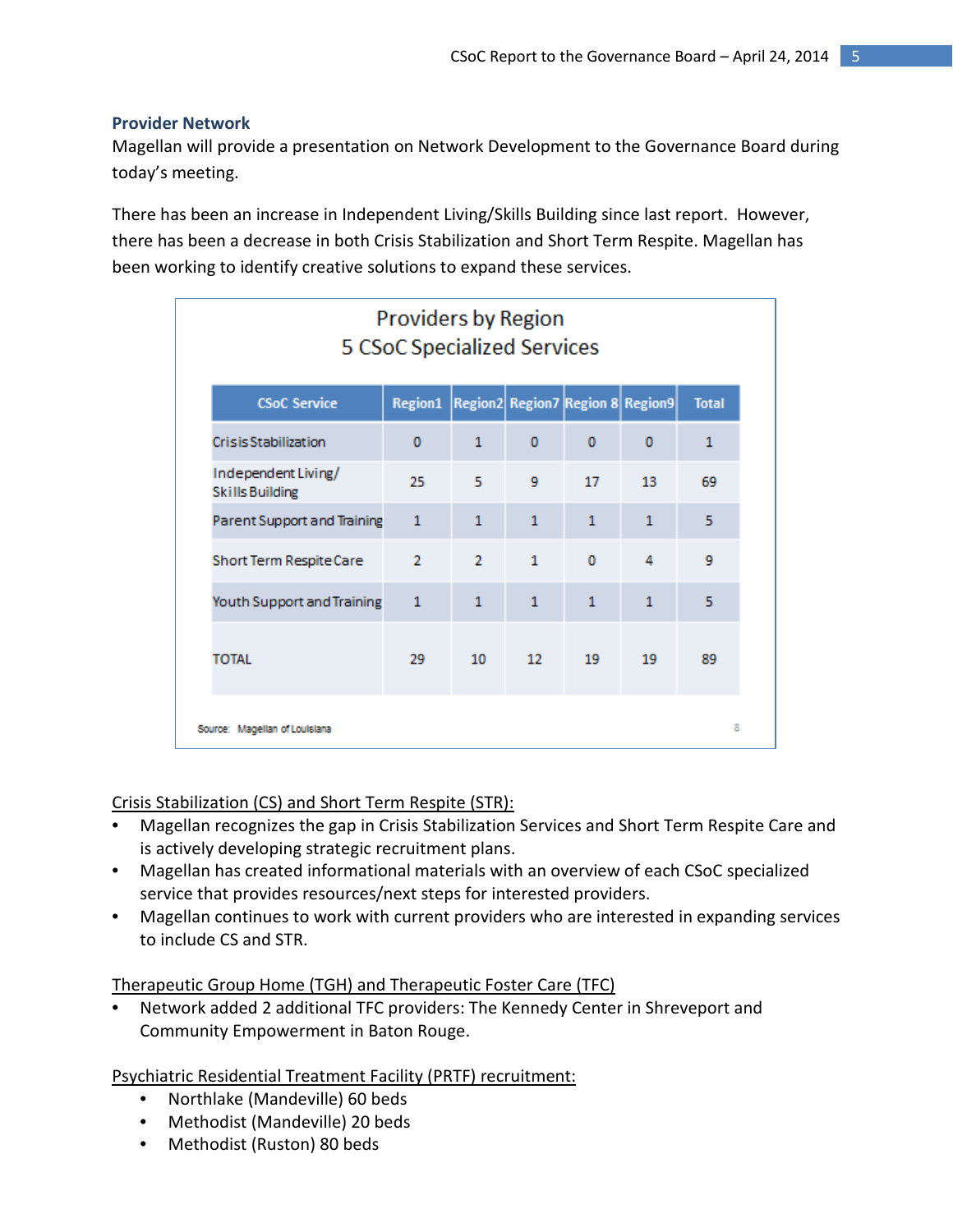- Methodist (Sulfur) 24 beds
- An increase from 124 beds to 184 PRTF beds in this quarter

## **Trends in Children/Youth Outcomes Data**

Out of Home Placements:

- Percent of CSoC children who had restrictive placement **prior** to enrollment in WAA is 31.4% indicating that we continue to serve the most at risk youth for out of home placement.
- Percent of CSoC children placed in restrictive placement **after** enrolling in a WAA is 18.3% indicating that participation in CSoC is producing desired result of decreasing out of home placement.

Other outcomes:

- Continued improvement in functioning demonstrated through the Child and Adolescent Needs and Strengths (CANS) assessment scores over time.
- A continued decrease in school suspension over the last quarter.
- A continued downward trend in number of inpatient psychiatric hospital admissions.
- An increased use of Home and Community Based Services.

Additional detail is provided in Appendix C.

### **Next Steps**

The Multi-Agency Barriers/Unmet Needs committee has created a process to identify, categorize and catalogue barriers and unmet needs that challenge system transformation and the ability to create an environment that includes an array of community based supports and a belief system that embraces that children belong with their families and in their communities whenever possible. This process will be piloted in Region 2 in order to identify areas for improvement before being rolled out statewide.

The State and Magellan CSoC teams will continue to work on preparing the new regions for statewide implementation, while supporting the existing regions in their further development of practice.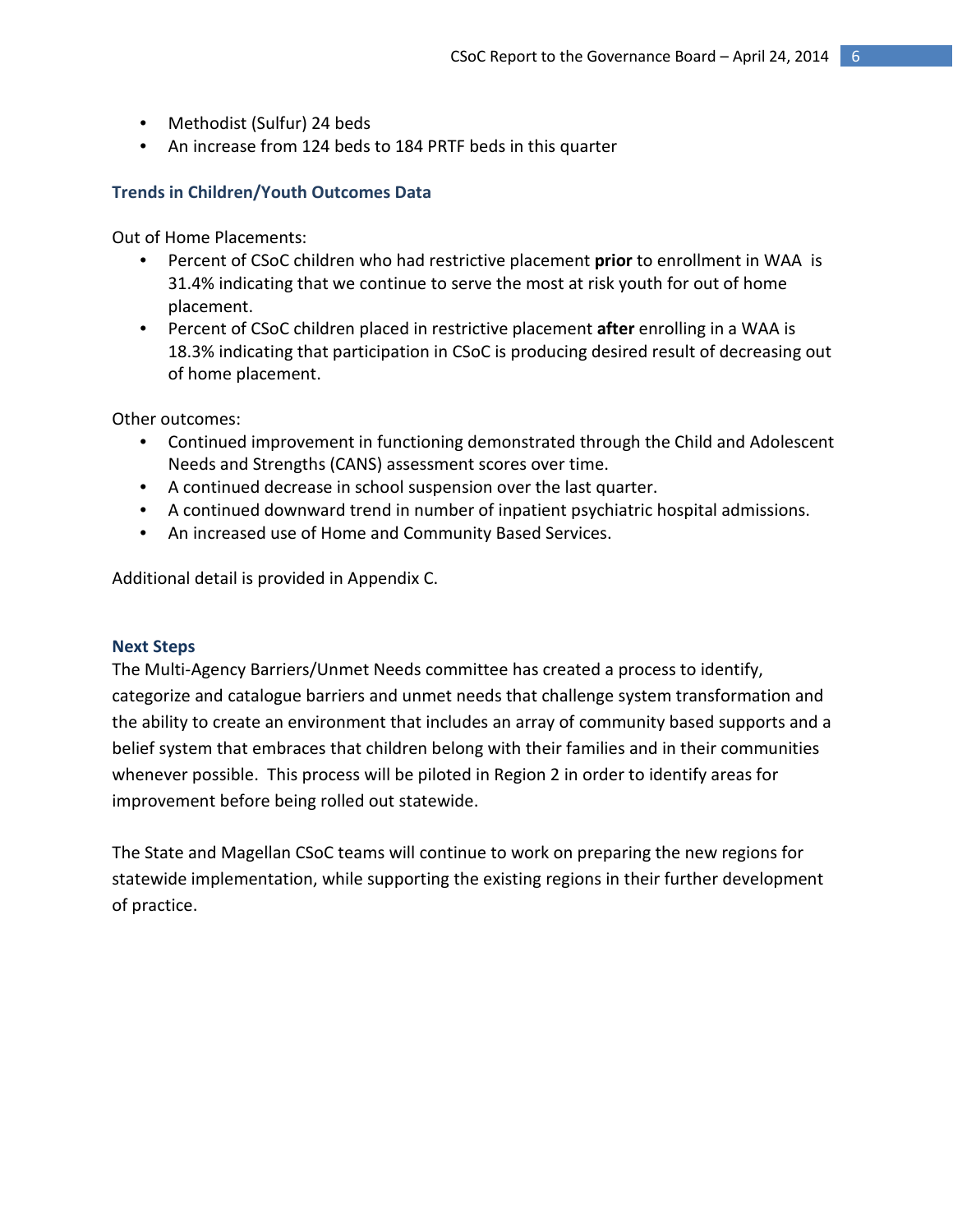| <b>Appendix A: Referral Data</b> |  |  |
|----------------------------------|--|--|
|----------------------------------|--|--|

|                                   | <b>Member Referrals</b> |         |        |
|-----------------------------------|-------------------------|---------|--------|
| <b>Region</b>                     | 12/31/13                | 3/31/14 | Change |
| Region 1 - Orleans/Jefferson area | 668                     | 715     | 47     |
| Region 2 - Baton Rouge area       | 898                     | 1019    | 121    |
| Region 7 - Alexandria area        | 543                     | 607     | 64     |
| Region 8 - Shreveport area        | 1026                    | 1107    | 81     |
| Region 9 - Monroe area            | 664                     | 738     | 74     |
| <b>Total</b>                      | 3799                    | 4186    | 387    |
| Source: Magellan of Louisiana     |                         |         |        |

| <b>Referring Source</b>             | 12/31/13 3/31/14 Change |      |     |
|-------------------------------------|-------------------------|------|-----|
| <b>DCFS</b>                         | 415                     | 439  | 24  |
| OJJ                                 | 312                     | 323  | 11  |
| <b>OBH</b>                          | 88                      | 86   | (2) |
| DOE/School                          | 311                     | 368  | 57  |
| Caregiver                           | 288                     | 350  | 62  |
| <b>Hospitals</b>                    | 578                     | 620  | 42  |
| Licensed Mental Health Professional | 710                     | 787  | 77  |
| <b>Other Juvenile Entities</b>      | 245                     | 265  | 20  |
| Self                                | 162                     | 183  | 21  |
| Primary Care Physician (PCP)        | 8                       | 10   | 2   |
| Other                               | 682                     | 755  | 73  |
| Total                               | 3799                    | 4186 | 387 |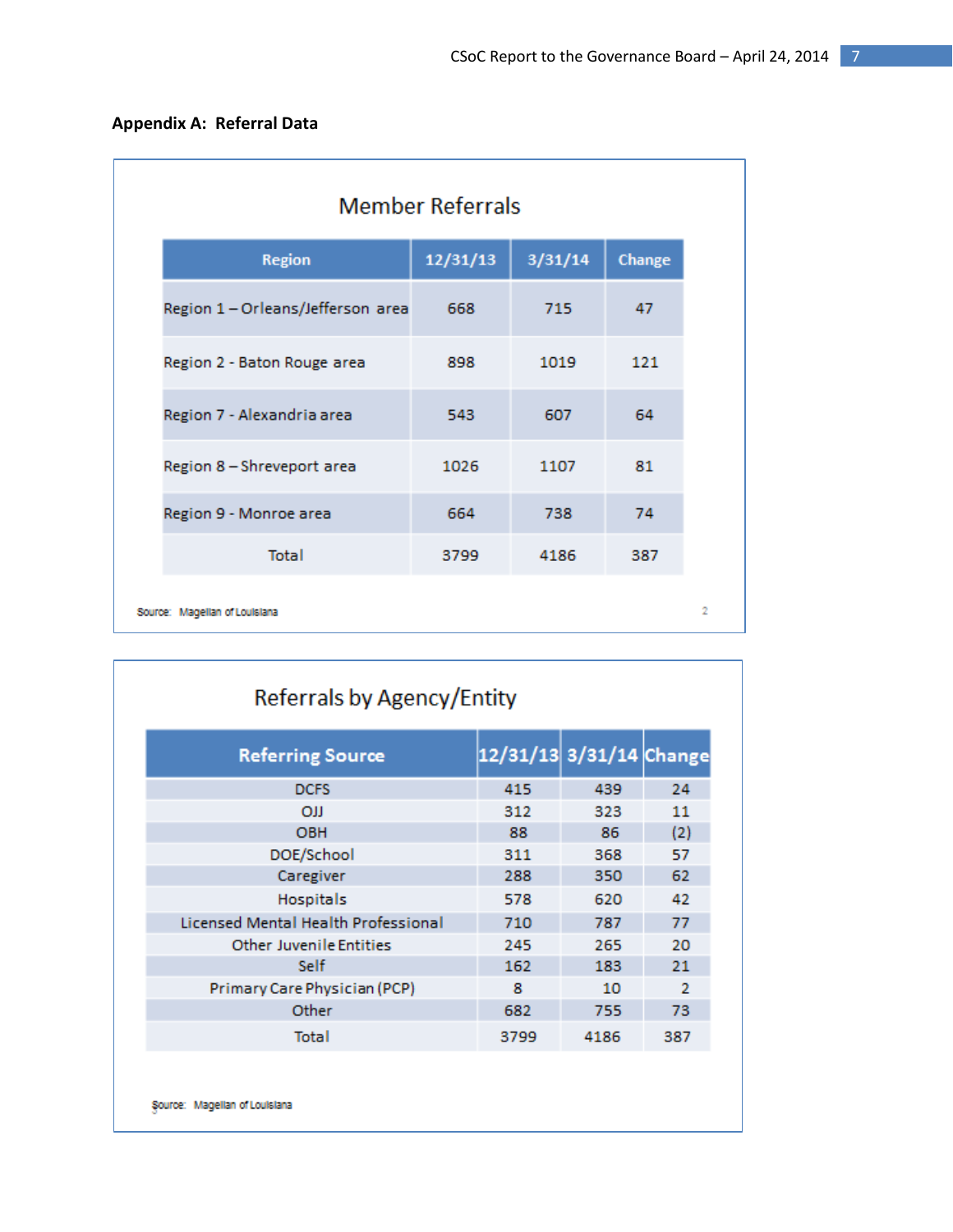| <b>CSoC Enrollment by Gender</b> |               |                   |  |  |
|----------------------------------|---------------|-------------------|--|--|
| Gender                           | <b>Number</b> | <b>Percentage</b> |  |  |
| Male                             | 694           | 64.5%             |  |  |
| Female                           | 372           | 34.6%             |  |  |
| Unspecified                      | 10            | 0.9%              |  |  |
| <b>Total</b>                     | 1076          | 100.0%            |  |  |
| Source: Magellan of Louislana    |               | 6                 |  |  |

| <b>CSoC Enrollment by Race</b> |                |            |  |  |
|--------------------------------|----------------|------------|--|--|
| Race                           | <b>Number</b>  | Percentage |  |  |
| African-American               | 679            | 63.1%      |  |  |
| Caucasian                      | 296            | 27.5%      |  |  |
| Unspecified                    | 78             | 7.2%       |  |  |
| <b>Other Ethnicity</b>         | 14             | 1.3%       |  |  |
| Pacific Islander               | 6              | 0.6%       |  |  |
| American Indian                | $\overline{2}$ | 0.2%       |  |  |
| Asian                          | $\mathbf{1}$   | 0.1%       |  |  |
| <b>Total</b>                   | 1076           | 100.0%     |  |  |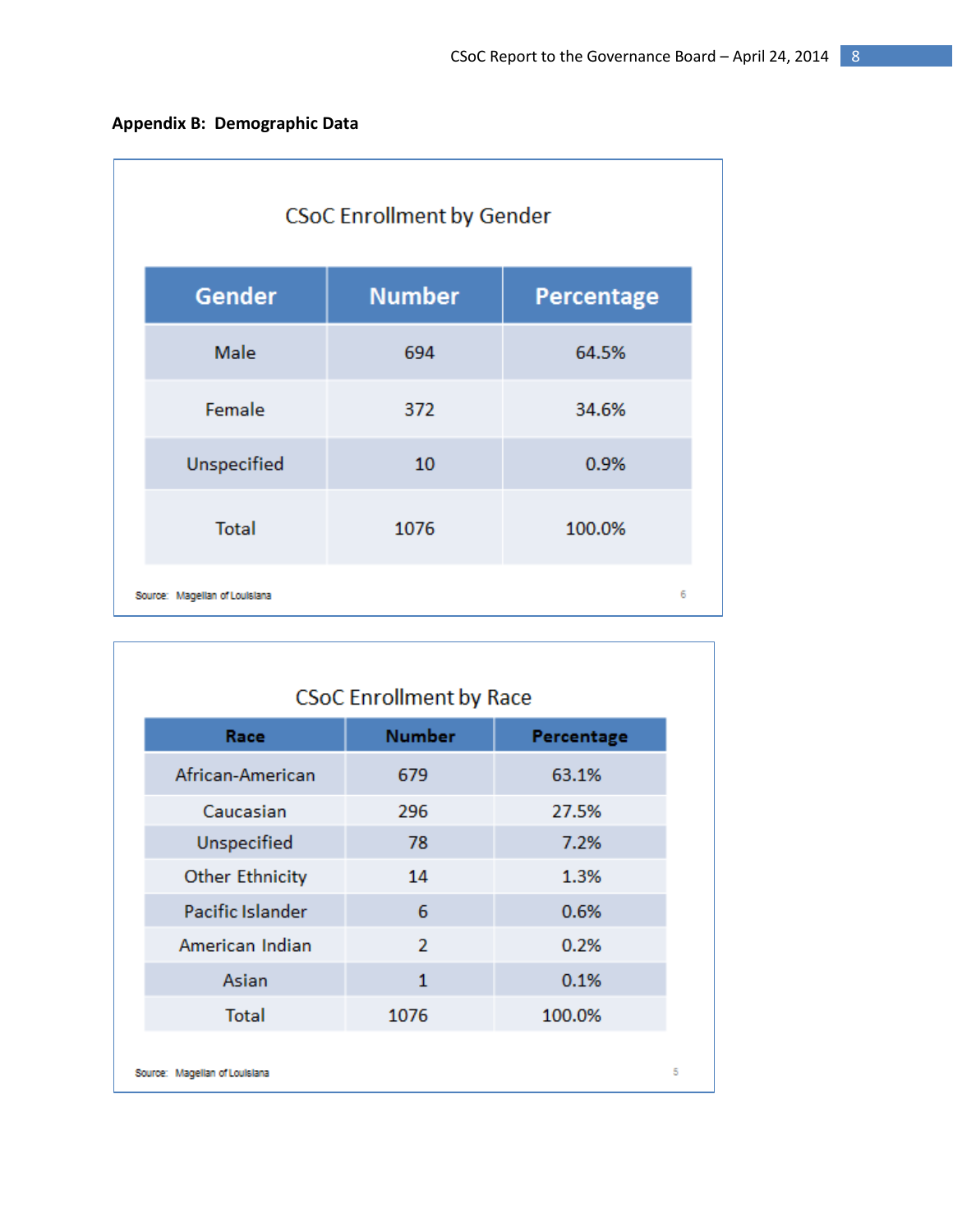٦

| <b>Age Groups</b> | <b>Number</b> |                                         |
|-------------------|---------------|-----------------------------------------|
| up to 4           | 20            | Age groups<br>$A$ ges 0-4               |
| $5 - 8$           | 133           | 2%<br>1%                                |
| $9 - 12$          | 283           | # Ages 5-8<br>14%<br>12%<br># Ages 9-12 |
| $13 - 16$         | 483           | Ages 13-16<br>26%                       |
| $17 - 21$         | 147           | # Ages 17-21<br>45%                     |
| Unspecified       | 10            |                                         |
| <b>Total</b>      | 1076          |                                         |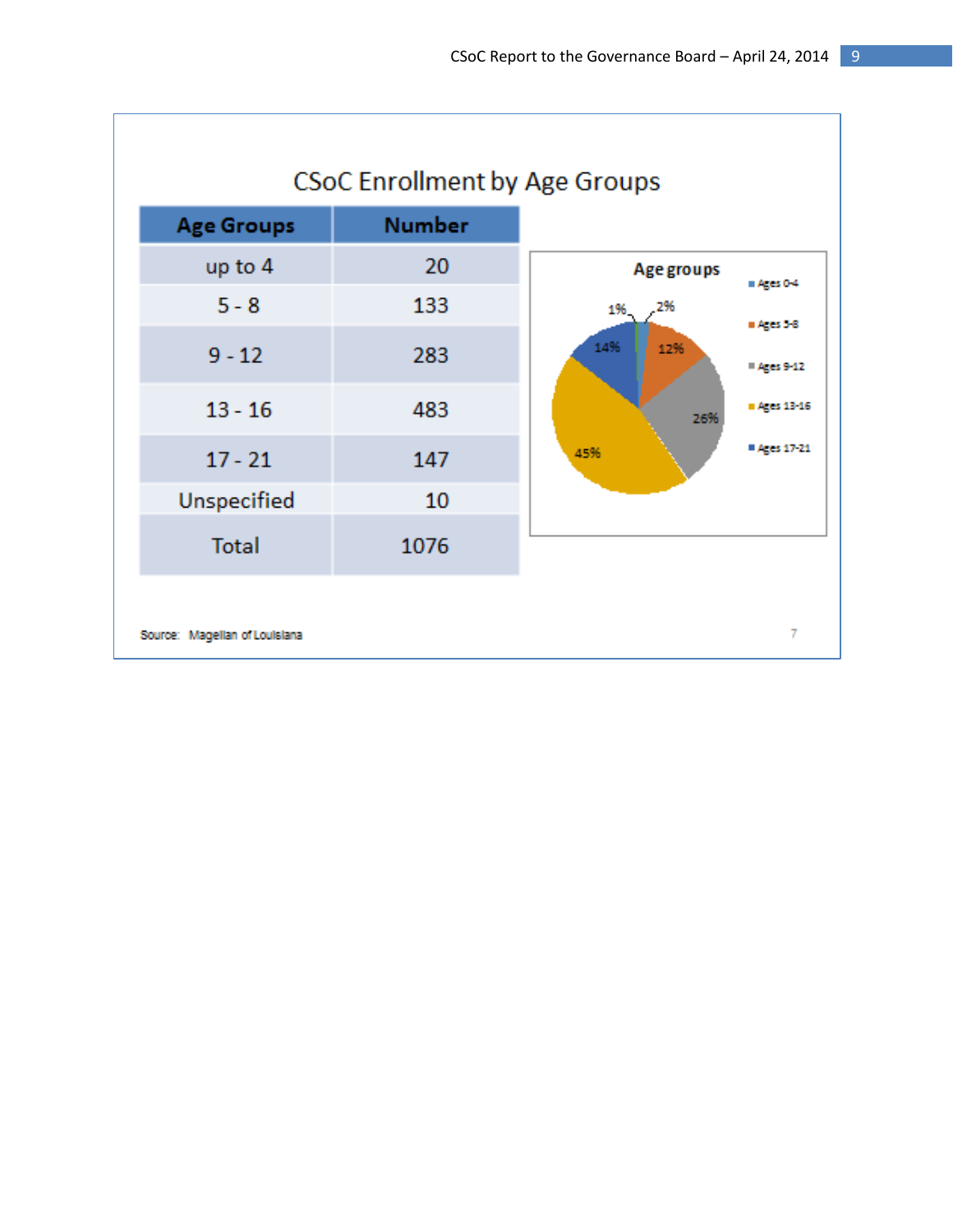